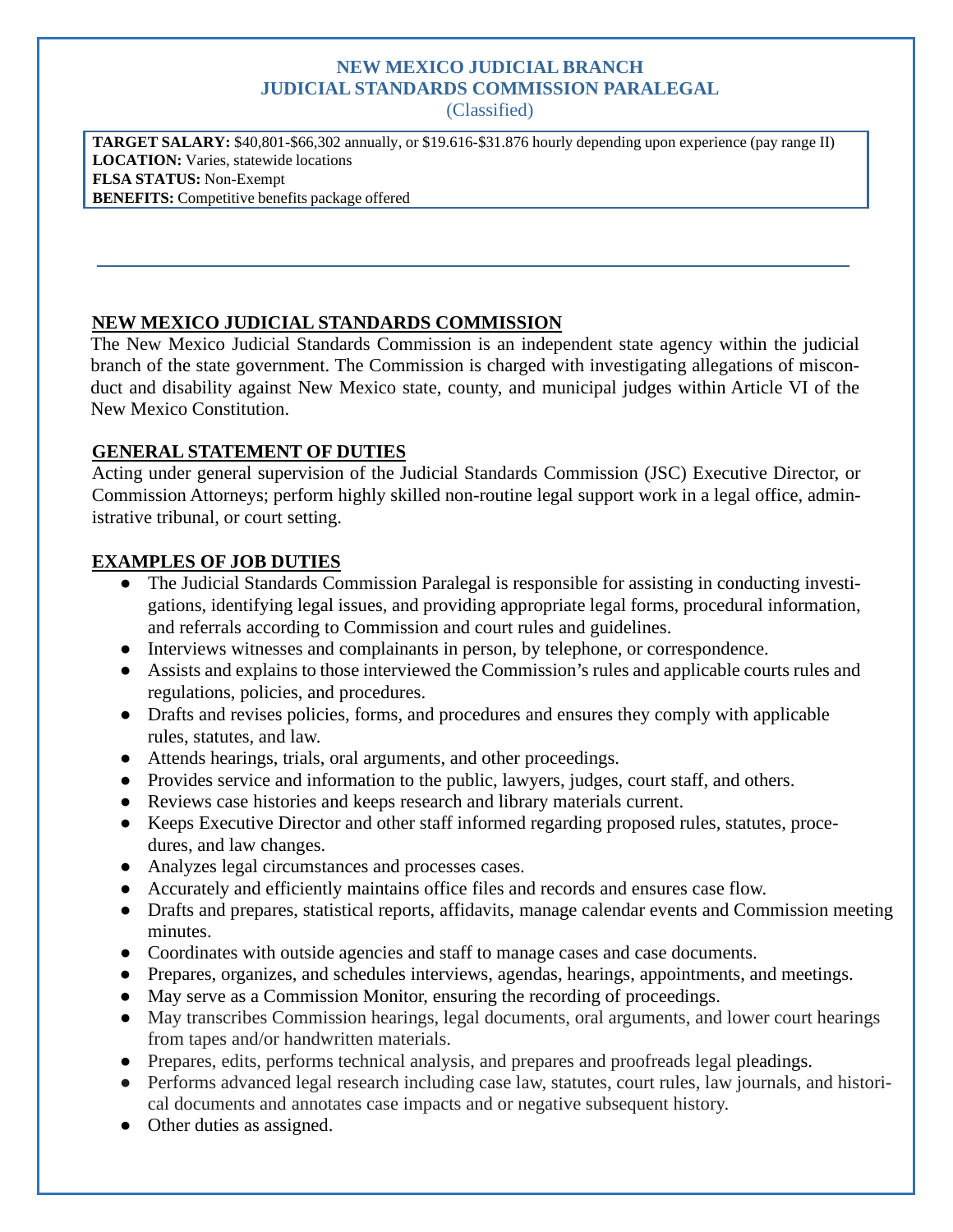#### **COMPETENCIES/QUALIFICATIONS**

The successful applicant should demonstrate knowledge in authorized and unauthorized practices of law; legal terminology and procedures; court rules, policies, and operations; electronic case and file management systems and software; New Mexico Statutes Annotated (NMSA); forms of opinions and legal writing styles; The Gregg Reference Manual, Lexis-Nexis, Accurint, Westlaw, Westcheck, etc.; Supreme Court Rules and Regulations; New Mexico One Source; New Mexico Judicial Branch Personnel Rules and other legal reference materials; differentiating court procedures versus legal advice, sources for fact gathering, data collection, and retrieving information; Applying proper English grammar, vocabulary, punctuation, and spelling; proficient in Word and Excel.

Other: Completion of a post offer background check may be required. Completion of state Defensive Driving Training and valid New Mexico driver's license may be required

## **MINIMUM QUALIFICATIONS**

A Paralegal shall have several qualification options; however, all shall be in accordance with the State Bar of New Mexico, Rules Governing Paralegal Services, Paralegal qualifications, Rule 20- 115. [Approved, effective January 30, 2004.]

A paralegal shall meet one or more of the following educational, training or work experience qualifications:

A. graduation from a paralegal program that is:

- (1) approved by the American Bar Association;
- (2) an associate degree program;
- (3) a post-baccalaureate certificate program in paralegal studies; or
- (4) a bachelor's degree program;

B. graduation from a post-secondary legal assistant program which consists of a minimum of sixty (60) semester hours or equivalent, as defined by the American Bar Association guidelines for the Approval of Paralegal Education Programs, of which at least eighteen (18) semester hours' or equivalent are general education courses and eighteen (18) semester hours' or equivalent are legal specialty courses;

C. a bachelor's degree in any field plus 2 (two) years of substantive law-related experience under the supervision of a licensed attorney. Successful completion of at least fifteen (15) semester hours of substantive paralegal courses may be substituted for one year of law-related experience;

D. graduation from an accredited law school and not disbarred or suspended from the practice of law by the State of New Mexico or any other jurisdiction;

E. certification by the National Association of Legal Assistants, Incorporated, the National Federation of Paralegal Associations, Incorporated or other equivalent national or state competency examination plus at least one (1) year of substantive law-related experience under the supervision of a licensed attorney; or

F. a high school diploma or equivalent plus seven (7) years of substantive law-related experience under the supervision of a licensed attorney.